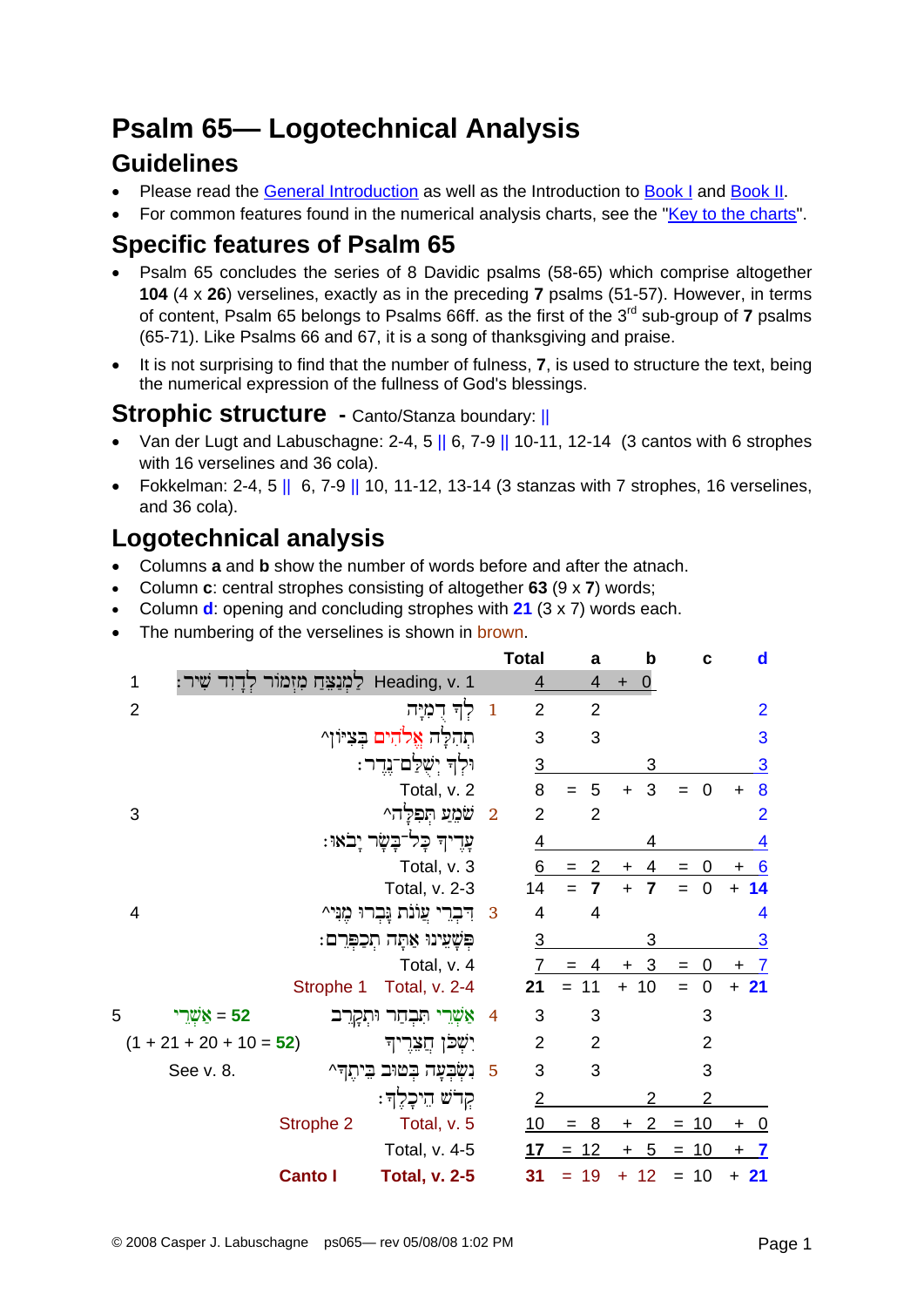| נוֹרָאוֹת בְּצֶדֶק תַּעֲנֵנוּ<br>6                                 | 6  | 3              | 3                     |                             | 3                     |                                          |
|--------------------------------------------------------------------|----|----------------|-----------------------|-----------------------------|-----------------------|------------------------------------------|
| אֵלֹהֵי יִשְׁעֲנוּ^                                                |    | $\overline{2}$ | $\overline{2}$        |                             | $\overline{2}$        |                                          |
| ּמִּבְטָח כָּל־קַצְוֵי־אֶרֶץ                                       | 7  | $\overline{4}$ |                       | $\overline{4}$              | $\overline{4}$        |                                          |
| וִיָם רִחֹקִים:                                                    |    | $\overline{2}$ |                       | 2                           | $\overline{2}$        |                                          |
| Total, v. 6<br>Strophe 3                                           |    | 11             | 5<br>$=$              | 6<br>$+$                    | 11<br>$=$             | $+ 0$                                    |
| מֵכִין הָרִים בְּכֹחוֹ^<br>7                                       | 8  | 3              | 3                     |                             | 3                     |                                          |
| ִנְאָזָר בִּנְבוּרָה:                                              |    | $\overline{2}$ |                       | 2                           | $\overline{c}$        |                                          |
| Total, v. 7                                                        |    | 5              | $= 3$                 | $\overline{2}$<br>$\ddot{}$ | 5<br>$=$              | $+ 0$                                    |
| Total, v. 5-7                                                      |    | 26             | $= 16$                | $+ 10$                      | $= 26$                | $+ 0$                                    |
| The 2 middle cola:<br>מַשִׁבִּיהַ שָׁאוֹן יַמִּים<br>8             | 9  | 3              | 3                     |                             | 3                     |                                          |
| שְׁאוֹן גַּלֵיהֶם <u> וְה</u> ָמוֹן  לְאָמִים:    17 + 2 + 17 = 36 |    | 4              | 4                     |                             | 4                     |                                          |
| Middle word: $105 = 52 +  1  + 52$<br>Total, v. 8                  |    | $\overline{7}$ | $\overline{7}$<br>$=$ | $\mathbf 0$<br>$\ddot{}$    | $\overline{7}$<br>$=$ | $\overline{\mathbf{0}}$<br>$\ddot{}$     |
| ַוַיִּיְרְאוּ יֹשְׁבִי קְצָוֹת מֵאוֹתֹתֻיִדְּ^<br>9                | 10 | $\overline{4}$ | 4                     |                             | 4                     |                                          |
|                                                                    |    |                |                       |                             |                       |                                          |
|                                                                    |    | 4              |                       | 4                           | 4                     |                                          |
| מוֹצָאֵי־בֹקֶר וָעֶרֶב תַּרְנִין:<br>Total, v. 9                   |    | 8              | 4<br>$=$              | 4<br>$\pm$                  | $= 8$                 | $+ 0$                                    |
| Strophe 4<br>Total, v. 7-9                                         |    | 20             | $= 14$                | $+ 6$                       | $= 20$                | $+$ 0                                    |
| <b>Canto II</b><br><b>Total, v. 6-9</b>                            |    | 31             | 19<br>$=$             | $+ 12$                      | $= 31$                | $\overline{\mathbf{0}}$<br>$\ddot{}$     |
| 10<br>פִּקְרְתָּ הָאָרֶץ וַתְּשְקְקֶהָ                             | 11 | 3              | 3                     |                             | 3                     |                                          |
| רַבַּת תַּעִשְׁרֵנַּה                                              |    | 2              | $\overline{2}$        |                             | $\overline{2}$        |                                          |
| פֵּלֵוּ אֱלֹהִים מַלֵא מַיִם^                                      | 12 | $\overline{4}$ | $\overline{4}$        |                             | $\overline{4}$        |                                          |
|                                                                    |    | $\overline{2}$ |                       | $\overline{2}$              | $\overline{2}$        |                                          |
| תָּכִין דְנָנָם                                                    |    |                |                       | 3                           | 3                     |                                          |
| The only subordinate clause<br>כּי־כֵן תִּכִינֶתָ׃                 |    | $\overline{3}$ | $=$                   |                             | $=$                   |                                          |
| Total, v. 10<br>Total, v. 6-10                                     |    | 14<br>45       | 9<br>$= 28$           | 5<br>$\ddot{}$<br>$+ 17$    | 14<br>$= 45$          | +<br>$\overline{0}$<br>$\ddot{}$         |
| 11<br>תַּלְמֶיהָ רַיֵּה נַחֵת גְּדוּדֵיהָ^                         | 13 | 4              | 4                     |                             | 4                     |                                          |
| בִּרְבִיבִים תִּמֹּגְגֶנָּה                                        |    | $\overline{2}$ |                       | $\overline{2}$              | $\overline{2}$        |                                          |
|                                                                    |    | $\overline{2}$ |                       | $\overline{2}$              | $\overline{c}$        |                                          |
| צִמְחָה תְּבָרֵךְ:<br>Total, v. 11                                 |    | 8              | 4<br>$=$              | 4<br>+                      | 8<br>$=$              |                                          |
| Total, v. 10-11<br>Strophe 5                                       |    | 22             | 13<br>$=$             | 9<br>$\ddot{}$              | 22<br>$=$             | $+ 0$<br>$\overline{\phantom{0}}$<br>$+$ |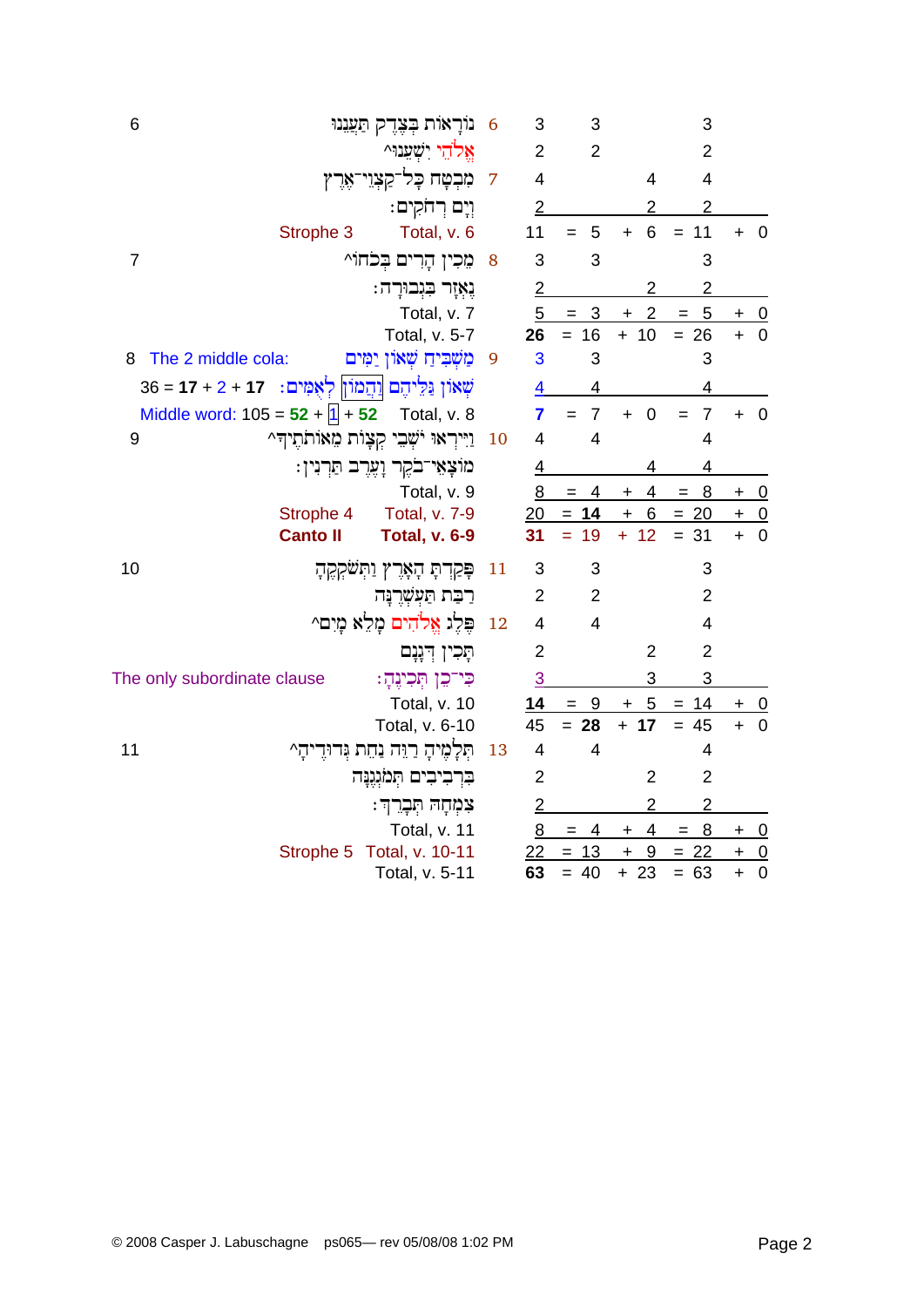| 12 | עטרת שנת טובתה^                            | 14  | 3              | 3                       |                 |                 | 3              |
|----|--------------------------------------------|-----|----------------|-------------------------|-----------------|-----------------|----------------|
|    | וּמַעְּנְלֶיךָ יִרְצַפוּן דָשֶׁן:          |     | $\overline{3}$ |                         | 3               |                 | $\overline{3}$ |
|    | Total, v. 12                               |     | 6              | 3                       | 3<br>$\ddot{}$  | $\Omega$<br>$=$ | 6<br>$\div$    |
| 13 | יִרְעֲפוּ נְאוֹת מִדְבָר^                  | -15 | 3              | 3                       |                 |                 | 3              |
|    | וְנִיל גִּבָעוֹת תַּחְגִּרְנָה:            |     | $\overline{3}$ |                         | 3               |                 | $\overline{3}$ |
|    | Total, v. 13                               |     | 6              | $\overline{\mathbf{3}}$ | 3<br>$\ddot{}$  | $\Omega$<br>$=$ | 6<br>$\div$    |
| 14 | לַבִשׁוּ כָרִים הַצּאו                     | 16  | 3              | 3                       |                 |                 | 3              |
|    | וַעֲמָקִים יַעַטְפוּ־בָר^                  |     | 3              | 3                       |                 |                 | 3              |
|    | יִתְרוֹעֲעוּ אַף־יָשִׁירוּ:                |     | 3              |                         | 3               |                 | 3              |
|    | Total, v. 14                               |     | 9              | 6                       | 3<br>$\pm$      |                 | <u>್ರ</u>      |
|    | Strophe 6 Total, v. 12-14                  |     | <u>21</u>      | $= 12$                  | 9<br>$\ddot{}$  | 0<br>$=$        | $+21$          |
|    | <b>Total, v. 10-14</b><br><b>Canto III</b> |     | 43             | $= 25$                  | -18<br>$\pm$    | $= 22$          | $+21$          |
|    | Total, v. 9-14                             |     | 51             | $= 29$                  | 22<br>$\ddot{}$ | $= 30$          | $+21$          |
|    | Total, v. 2-14                             |     | 105            | $= 63$                  | $+ 42$          | $= 63$          | $+ 42$         |
|    | With the heading, v. 1-14                  |     | 109            | 67<br>$=$               | $+ 42$          |                 |                |

#### **Observations**

1. The middle word of the poem is [הֲמֹוֹן, 'yes, the roaring of (the nations)' in v. 8c, which is significantly flanked by 52 (2 x 26) words on either side:  $105 = 52 + 1 + 52$ . The meaningful centre of the poem is constituted by the 2 middle cola, i.e., the entire v. 8, with 17 cola on either side:  $36 = 17 + 2 + 17$ . V. 8 also happens to be the middle verse of the 13 Masoretic verses of the psalm proper:

#### מַשְׁבִּיחַ שְׁאוֹן יִמִּים  $\;$ שְׁאוֹן מַלֵּיחֶם מִשְׁבִּיחַ מִ You calm the roaring of the seas, the roaring of their waves, and the tumult of the nations.

The meaningful centre is a very apt poetical expression of the quintessential thought of the poem: God's sovereign rule of justice over the powers of nature and the world of the nations, and the ensuing blessings for his chosen people.

The 52 words flanking the pivotal word represent the numerical value of the keyword אַשֶּׁרֵי, 'blessed', in v. 5a, the initial word of strophe 2 dealing with the state of happiness under God's blessing.

- 2. Very significant is the use of the number of fullness,  $7$ : the poem has  $105$  (15 x  $7$ ) words in total, with 63 (9 x 7) before, and 42 (6 x 7) after at nach, and the meaningful centre is made up of 7 words. Moreover, the Introduction (vs. 2-4) and the conclusion (vs. 12-14) are both made up of 21 (3 x 7) words, altogether  $42$  (6 x 7), which gives 63 (9 x 7) words in the central passage introduced by "שׂבא", 'blessed', describing the state of happiness under God's blessing: vs. 5-11 (Strophes 2-5). For additional occurrences of 7, see the numbers marked in bold.
- 3. As Van der Lugt shows in a forthcoming book, Psalm 65 has a very regular structure due to the linear parallelism between the cantos in terms of verbal repetitions. It gives the following picture (note the similar compositional formulae in Canto I and II!):

Canto I (vs. 2-5) 5 verselines with 31 words  $(31 = 19 + 12)$ Canto II (vs. 6-9) 5 verselines with 31 words  $(31 = 19 + 12)$ Canto III (vs. 10-14) 6 verselines with 43 words.